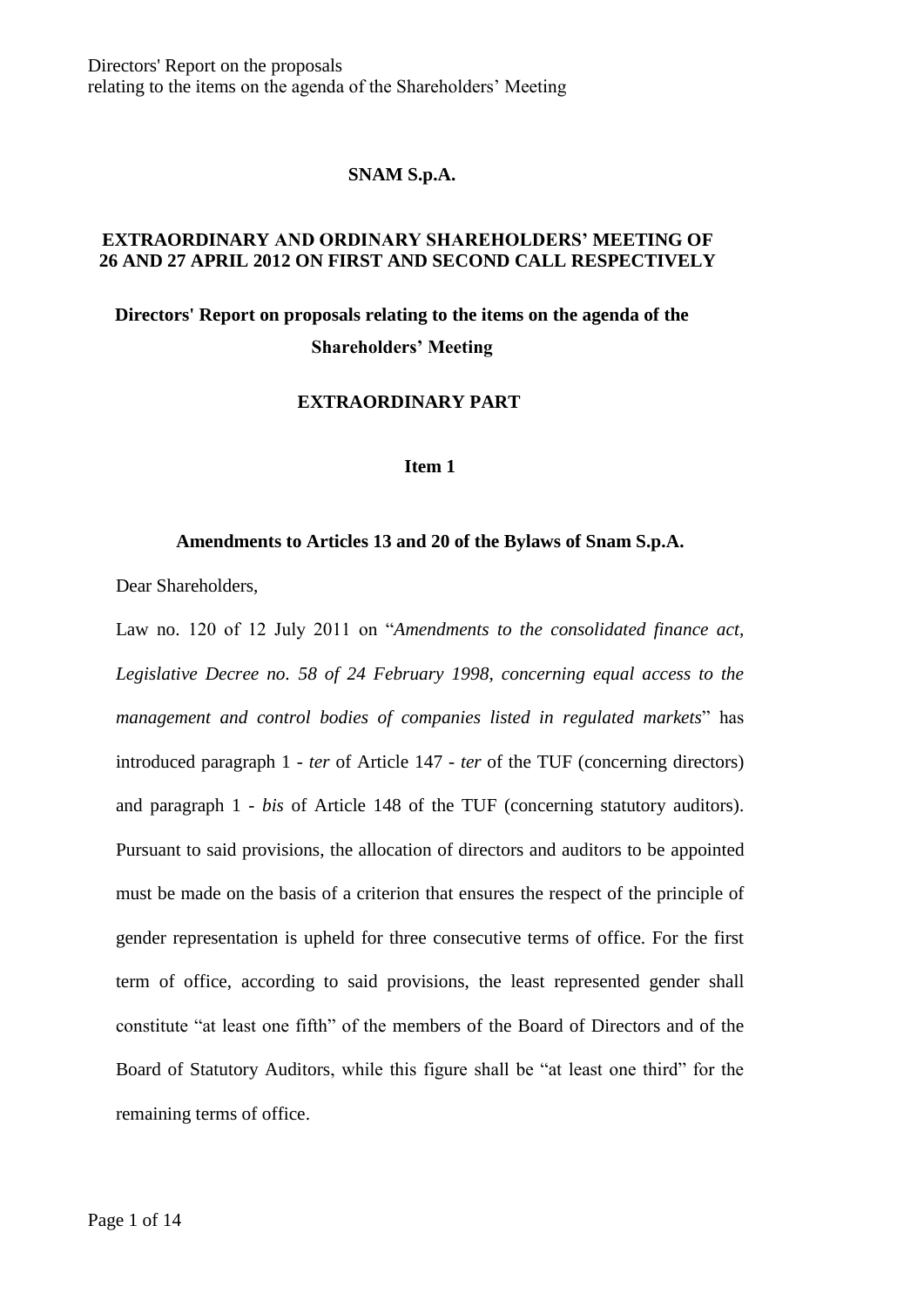These provisions will be applicable to the appointment of the Board of Directors and the Board of Statutory Auditors which will take place after 12 August 2012. Law no. 120/11 also mandated Consob to regulate on the violation and application of and compliance with measures requiring a gender balance in management and control bodies. Pursuant to such mandate, Consob issued Resolution no. 18098 of 8 February 2012 to modify its Issuers' Regulation *by introducing Article 144 undecies.1 (Gender representation)*, which states the general criteria to which issuers' bylaws must conform to ensure the balanced gender representation in case of re-appointing and replacing the members of corporate bodies. In order to simplify their implementation, the gender representation criteria shall not apply to lists with less than three candidates.

Snam's Bylaws disciplines the methods for appointing and checking the required qualifications of candidates for the Board of Directors and the Board of Statutory Auditors, in Articles 13 and 20 respectively.

In order to amend these texts in line with the change to national law, the Board of Directors proposes to make the amendments described below to the two Articles.

The Board of Directors also proposes further procedural amendments aimed at harmonising the provisions contained in Article 13 regarding the appointment of independent directors with the amendments described above.

Dear Shareholders,

You are invited to:

approve the amendments to Articles 13 and 20 of the Bylaws of Snam S.p.A. according to the text shown below together with the text currently in force.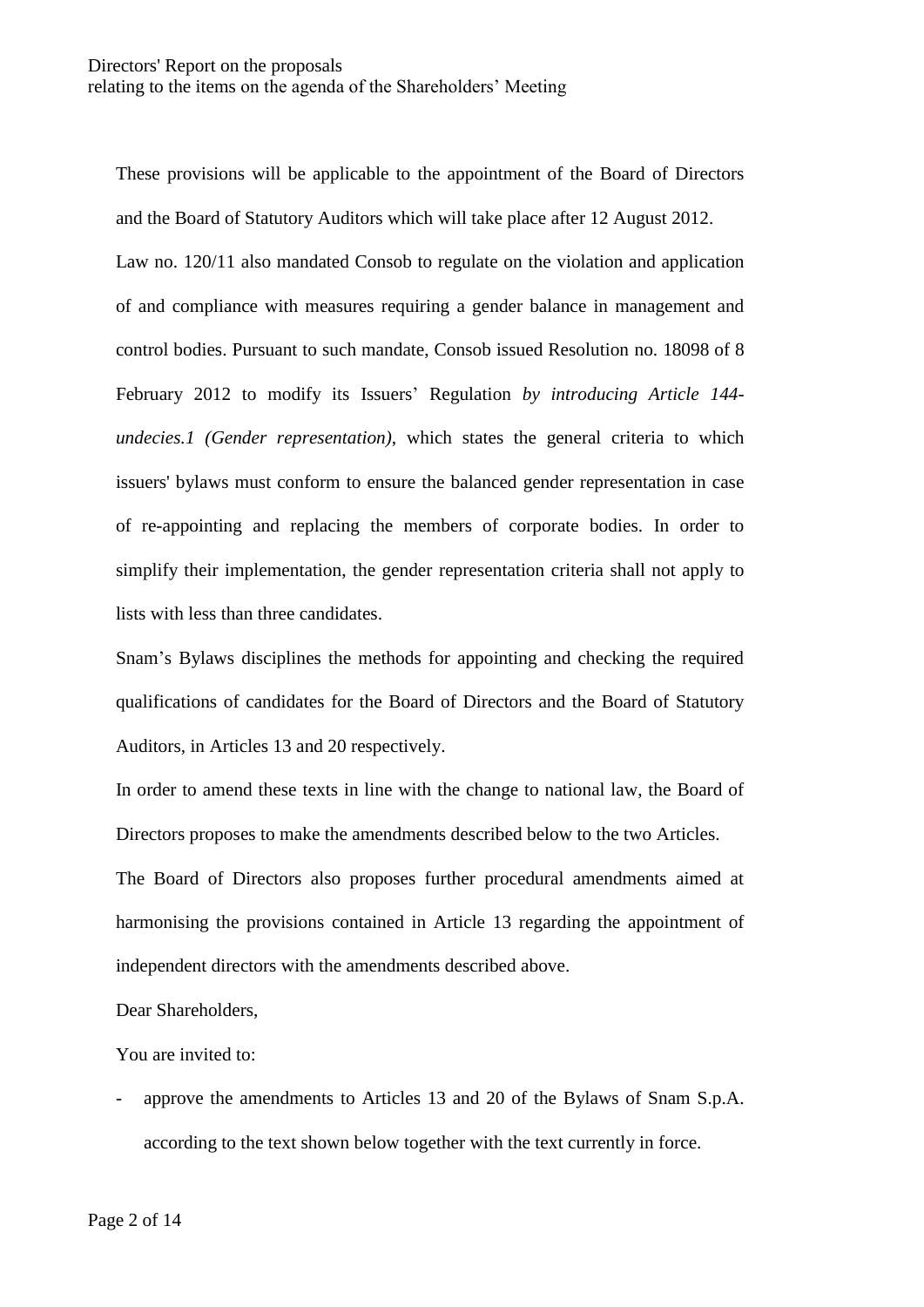#### **BYLAWS SNAM S.p.A.**

| <b>Current text</b>          | <b>Amended text</b>          |
|------------------------------|------------------------------|
| <b>SNAM BYLAWS</b>           |                              |
| <b>Chapter IV – BOARD OF</b> | <b>Chapter IV – BOARD OF</b> |
| <b>DIRECTORS</b>             | <b>DIRECTORS</b>             |
| <b>ARTICLE 13</b>            | <b>ARTICLE 13</b>            |
|                              |                              |

13.1 The Company is managed by a Board of Directors made up of no less than five members and no more than nine; their number and their term of office are established by the Shareholders' Meeting at the time of appointment.

13.2 Directors may be appointed for a period not exceeding three financial years, which term expires on the date of the Shareholders' Meeting called to approve the financial statements for the last year of their term of office; they may be re-elected.

13.3 The Board of Directors is appointed by the Shareholders' Meeting based on the lists submitted by the shareholders. In these lists, the candidates must be listed by consecutive number.

Lists are filed at the registered office by the twenty-fifth day prior to the date of the Shareholders' Meeting called to resolve on the appointment of the members of the Board of Directors and made available to the public by the methods provided for by law and by Consob regulations at least twenty-one days prior to the date of the Shareholders' Meeting. Each shareholder may submit or be involved in submitting only one list and may vote on only one list, according to the terms provided for by the abovementioned legal and regulatory provisions. Each candidate may run as a

13.1 The Company is managed by a Board of Directors made up of no less than five members and no more than nine; their number and their term of office are established by the Shareholders' Meeting at the time of appointment.

13.2 Directors may be appointed for a period not exceeding three financial years, which term expires on the date of the Shareholders' Meeting called to approve the financial statements for the last year of their term of office; they may be re-elected.

13.3 **Pursuant to the pro tempore provisions in force on gender representation**, the Board of Directors is appointed by the Shareholders' Meeting based on the lists submitted by the shareholders. In these lists, the candidates must be listed by consecutive number.

Lists are filed at the registered office by the twenty-fifth day prior to the date of the Shareholders' Meeting called to resolve on the appointment of the members of the Board of Directors and made available to the public by the methods provided for by law and by Consob regulations at least twenty-one days prior to the date of the Shareholders' Meeting.

Each shareholder may submit or be involved in submitting only one list and may vote on only one list, according to the terms provided for by the abovementioned legal and regulatory provisions. Each candidate may run as a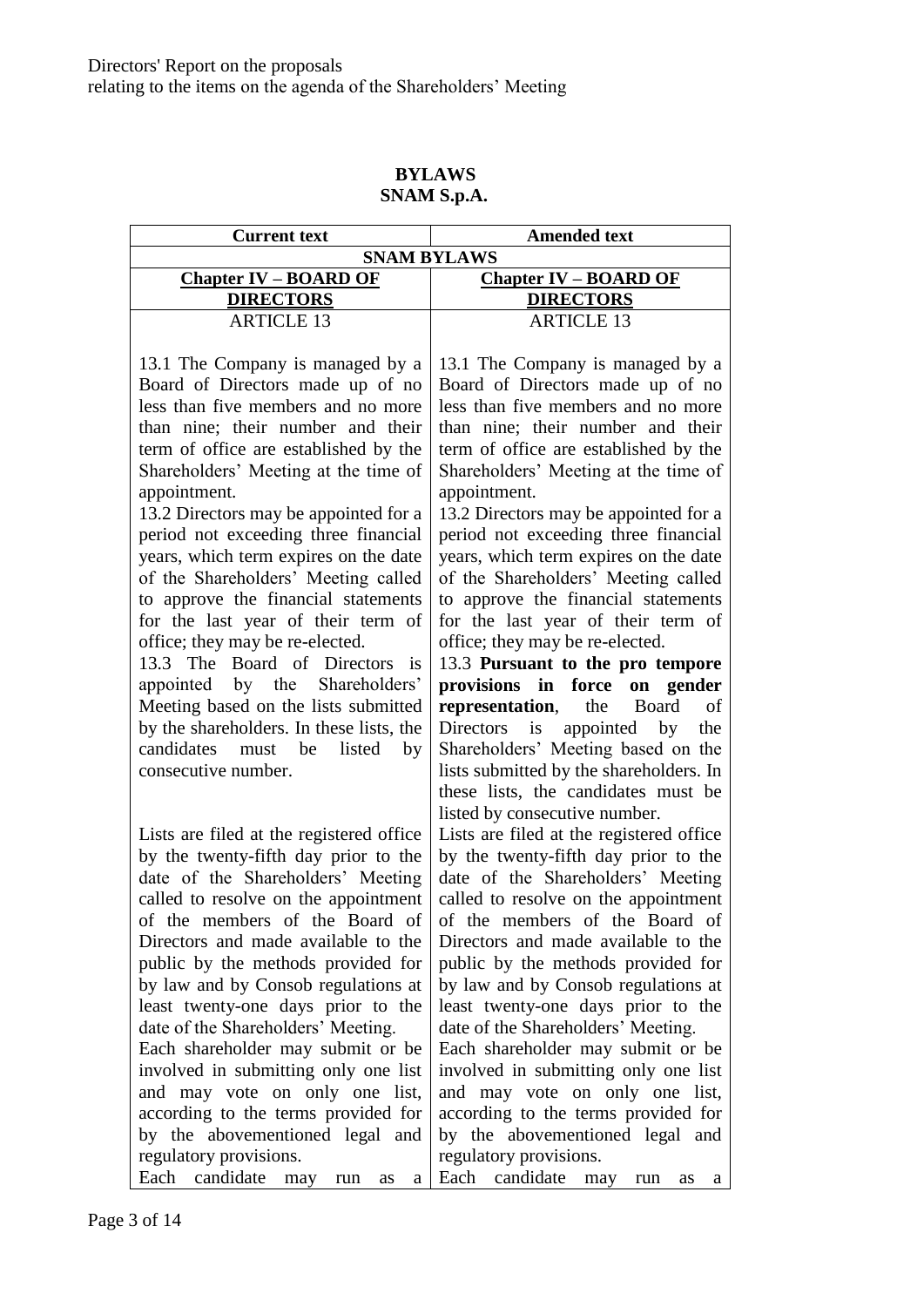| candidate on only one list, subject to     | candidate on only one list, subject to   |
|--------------------------------------------|------------------------------------------|
| ineligibility.                             | ineligibility.                           |
| Only shareholders who alone or             | Only shareholders who alone or           |
| together with other shareholders           | together with other shareholders         |
| represent at least 2% or are the           | represent at least 2% or are the         |
| owners overall of another percentage       | owners overall of another percentage     |
| shares stipulated by Consob<br>of          | shares stipulated by Consob<br>of        |
| regulations shall be entitled to submit    | regulations shall be entitled to submit  |
| lists. The ownership of the minimum        | lists. The ownership of the minimum      |
| percentage necessary for<br>the            | percentage necessary<br>for<br>the       |
| submission of lists is determined          | submission of lists is determined        |
| considering the shares registered in       | considering the shares registered in     |
| the shareholder's favour on the date       | the shareholder's favour on the date     |
| on which the lists are filed at the        | on which the lists are filed at the      |
| Company.                                   | Company.                                 |
| purposes of corroborating<br>For           | For purposes of corroborating            |
| ownership of the number of shares          | ownership of the number of shares        |
| necessary for the submission of lists,     | necessary for the submission of lists,   |
| shareholders must produce<br>the           | shareholders<br>must produce<br>the      |
| respective certification issued<br>in      | respective certification issued<br>in    |
| accordance<br>with<br>the<br>law<br>by     | accordance<br>with<br>the<br>law<br>by   |
| authorised intermediaries by<br>the        | authorised intermediaries<br>by<br>the   |
| deadline provided for publication of       | deadline provided for publication of     |
| the lists by the Company.                  | the lists by the Company.                |
| there<br>If -<br>than<br>are<br>no<br>more | If there are no more than seven          |
| seven directors on the board, at least     | directors on the board, at least one     |
| one must satisfy the independence          | must satisfy the independence criteria   |
| criteria established for auditors of       | established for auditors of listed       |
| listed companies; however, with            | companies; however, with more than       |
| more than seven directors on the           | seven directors on the board, at least   |
| board, at least three must satisfy the     | three must satisfy the independence      |
| independence criteria.                     | criteria.                                |
| Candidates meeting the aforesaid           | Candidates meeting the aforesaid         |
| independence requirements must be          | independence requirements must be        |
| specifically identified on the lists.      | specifically identified on the lists.    |
| All candidates must also meet the          | All candidates must also meet the        |
| honesty requirements provided for by       | honesty requirements provided for by     |
| current provisions.                        | current provisions.                      |
|                                            | In order to comply with applicable       |
|                                            | regulations<br>gender<br><b>on</b>       |
|                                            | representation,<br>in<br>lists<br>the    |
|                                            | containing<br>three<br>more<br><b>or</b> |
|                                            | candidates, candidates of each           |
|                                            | gender<br>shall<br>be<br>in<br>present,  |
|                                            | accordance with the notice of call       |
|                                            | of Shareholders' Meeting. Where          |
|                                            | the number of the least represented      |
|                                            | gender must, by law, be at least         |
|                                            | three, the presented lists for the       |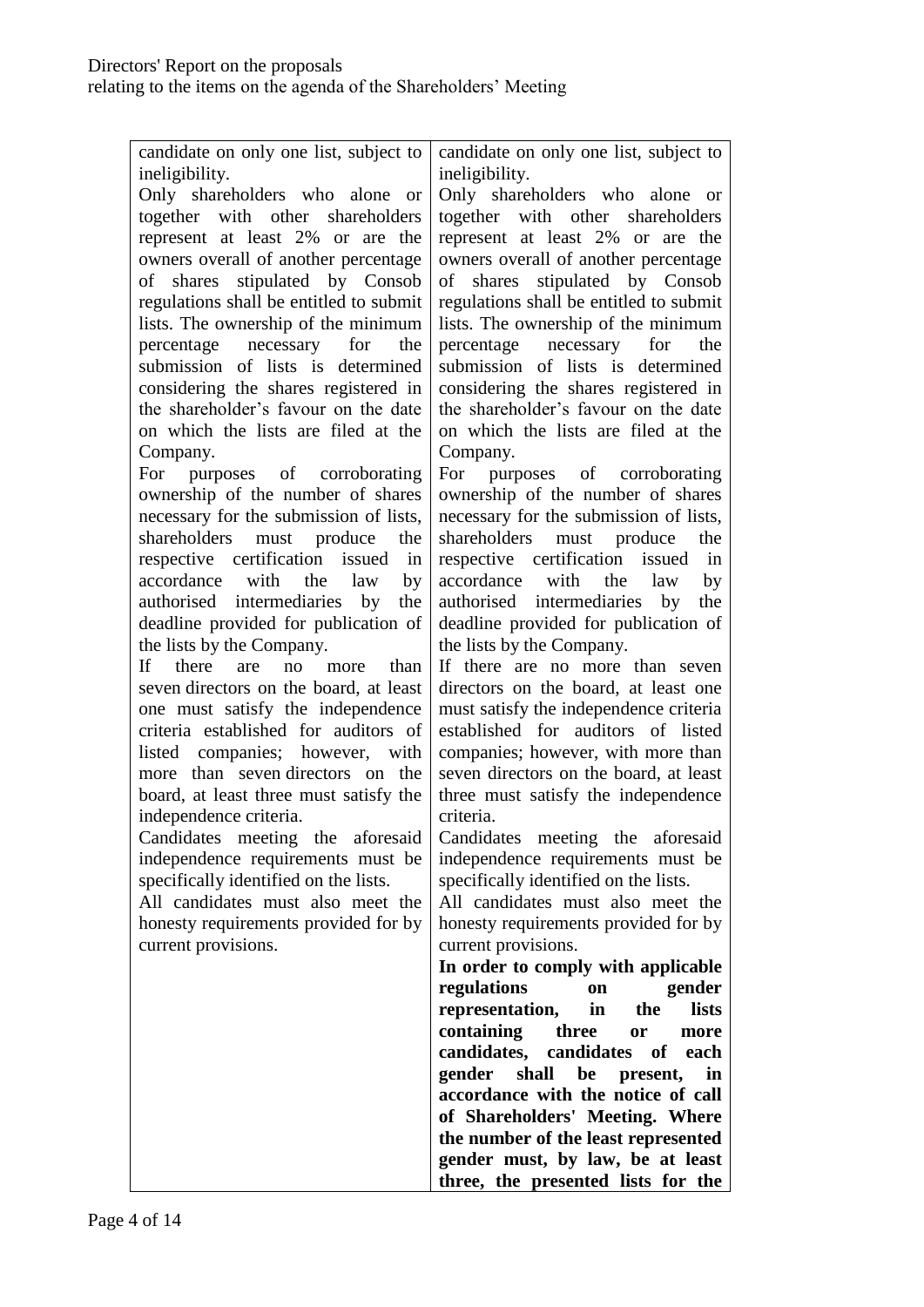Together with each list, subject to its admissibility, a curriculum vitae must be filed for each candidate as well as the candidates' statements accepting their candidacy and certifying, under their own cognisance, the lack of grounds for ineligibility or incompatibility, as well as the fact that they satisfy the honesty and possible independence requirements. The directors appointed must inform the Company of any loss of the independence and honesty requirements, as well as the occurrence of causes of ineligibility or incompatibility.

13.4 The Board shall periodically evaluate the independence and honesty of the directors, as well as the lack of grounds for ineligibility or incompatibility. In the event a director does not meet or ceases to meet the independence or honesty requirements declared or legally required, or if grounds for ineligibility or incompatibility should exist, the Board shall dismiss the director and replace him or ask him to desist from the reason of incompatibility within a predetermined time period, else face dismissal from office.

13.5 Directors shall be elected as follows:

- a) seven tenths of the directors to be elected shall be taken from the list receiving the majority of the shareholders' votes in the consecutive order in which they appear on the list, rounding down to the nearest whole number if the number is a fraction;
- b) the remaining directors shall be taken from the other lists, which

# **appointment of the majority of the Board of Directors' members must include at least two candidates of the least represented gender.**

Together with each list, subject to its admissibility, a curriculum vitae must be filed for each candidate as well as the candidates' statements accepting their candidacy and certifying, under their own cognisance, the lack of grounds for ineligibility or incompatibility, as well as the fact that they satisfy the honesty and possible independence requirements. The directors appointed must inform the Company of any loss of the independence and honesty requirements, as well as the occurrence of causes of ineligibility or incompatibility.

13.4 The Board shall periodically evaluate the independence and honesty of the directors, as well as the lack of grounds for ineligibility or incompatibility. In the event a director does not meet or ceases to meet the independence or honesty requirements declared or legally required, or if grounds for ineligibility or incompatibility should exist, the Board shall dismiss the director and replace him or ask him to desist from the reason of incompatibility within a predetermined time period, else face dismissal from office.

13.5 Directors shall be elected as follows:

- a) seven tenths of the directors to be elected shall be taken from the list receiving the majority of the shareholders' votes in the consecutive order in which they appear on the list, rounding down to the nearest **whole** number if the number is a fraction is a **decimal** fraction;
- b) the remaining directors shall be taken from the other lists, which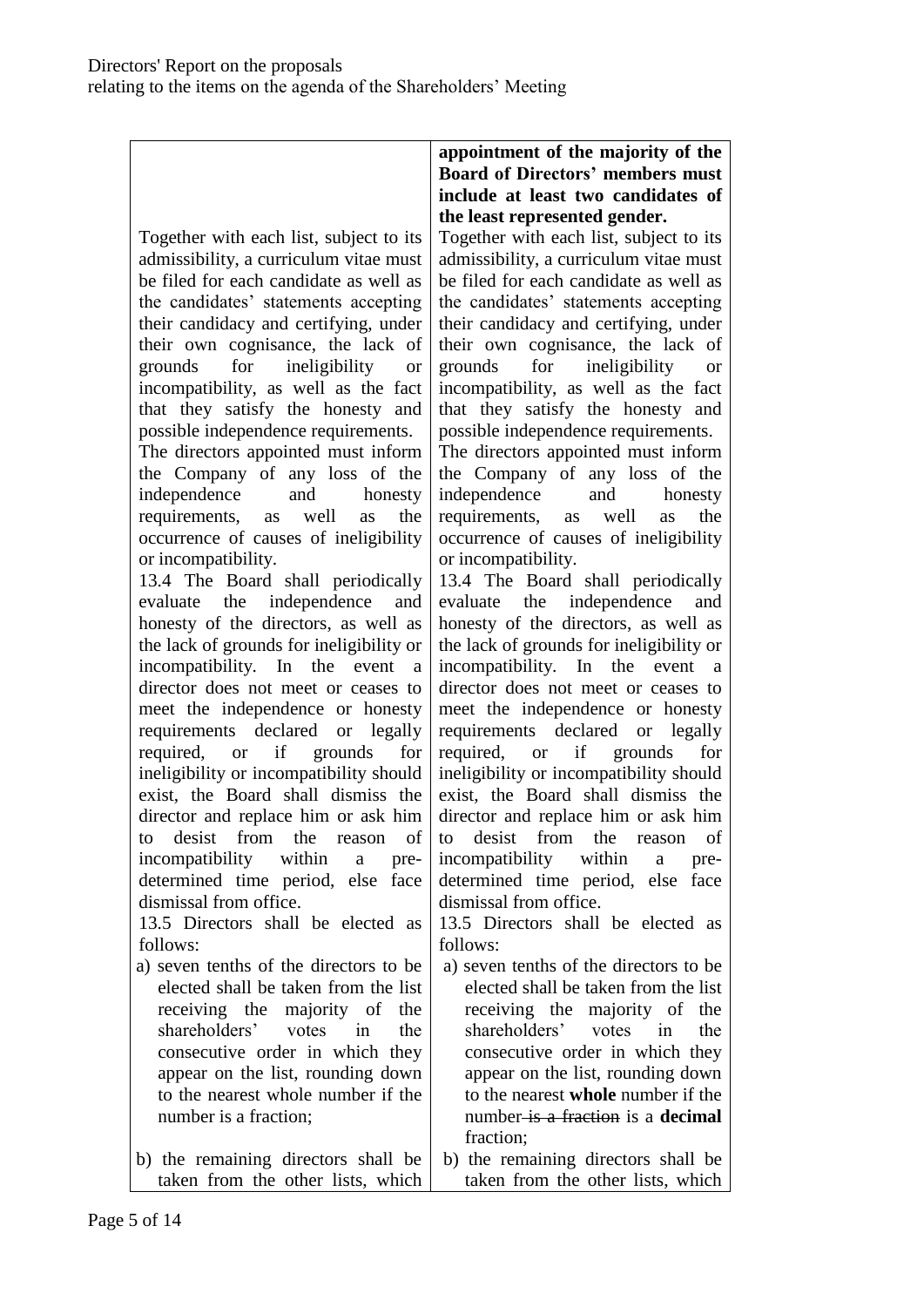may not be associated in any way, even indirectly, to shareholders who have submitted or voted for the list which came in first in number of votes; for that purpose, the votes won by said lists shall be divided successively by one, two or three, depending on the consecutive number of directors to be elected. The quotients thus obtained shall be assigned progressively to candidates from each of these lists, according to the order shown in them. The quotients thus assigned to candidates from the different lists shall be arranged in a single decreasing gradation. Those obtaining the highest quotients shall be elected. If several candidates obtain the same quotient, the candidate from the list which has not yet elected any director or that has elected the smallest number of directors shall be elected. If none of these lists has yet elected a director or if all have elected the same number of directors, the candidate from the list obtaining the greatest number of votes shall be elected. If the voting on lists is tied and the quotient is also tied, a new vote by the entire Shareholders' Meeting shall be held, and the candidate winning a simple majority of votes shall be elected;

c) if, after following the procedure described above, the minimum number of independent directors required by the Bylaws is not elected, the quotient of votes to be attributed to each candidate on the different lists is determined according to the system indicated in letter b); candidates not yet taken from the lists pursuant to letters a) and b) who meet the independence requirements and

may not be associated in any way, even indirectly, to shareholders who have submitted or voted for the list which came in first in number of votes; for that purpose, the votes won by said lists shall be divided successively by one, two or three, depending on the consecutive number of directors to be elected. The quotients thus obtained shall be assigned progressively to candidates from each of these lists, according to the order shown in them. The quotients thus assigned to candidates from the different lists shall be arranged in a single decreasing gradation. Those obtaining the highest quotients shall be elected. If several candidates obtain the same quotient, the candidate from the list which has not yet elected any director or that has elected the smallest number of directors shall be elected. If none of these lists has yet elected a director or if all have elected the same number of directors, the candidate from the list obtaining the greatest number of votes shall be elected. If the voting on lists is tied and the quotient is also tied, a new vote by the entire Shareholders' Meeting shall be held, and the candidate winning a simple majority of votes shall be elected; if, after following the procedure described above, the minimum number of independent directors required by the Bylaws is not elected, the quotient of votes to be attributed to each candidate on the different lists is determined according to the system indicated in letter b); candidates not yet taken from the lists pursuant to letters a) and b) who meet the independence requirements and have won the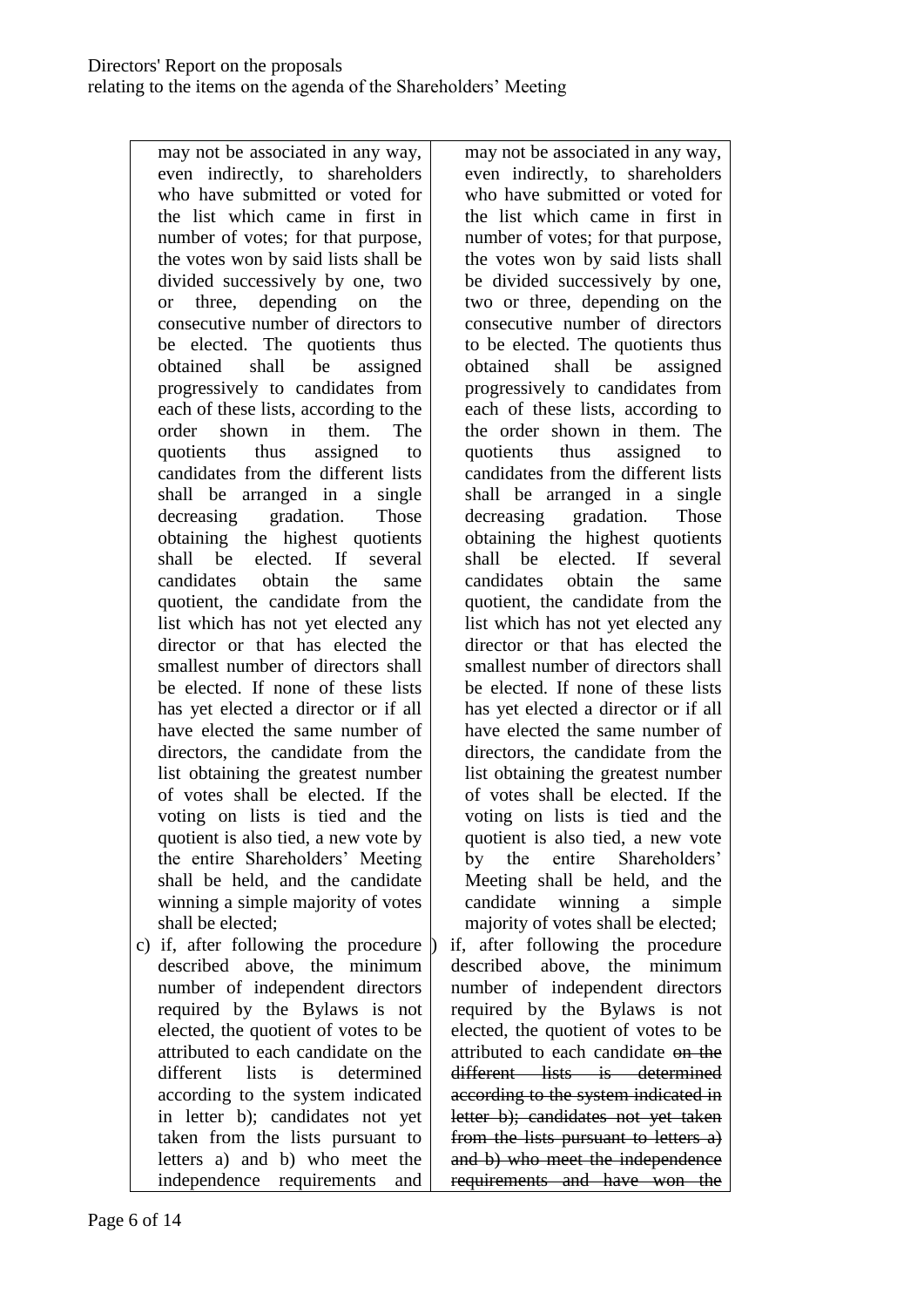have won the highest quotients, in the number necessary to ensure compliance with the Bylaws, shall be elected. They shall replace the non-independent directors with the lowest quotients. If there are not enough candidates to ensure the minimum number of independent directors the Shareholders' Meeting shall resolve by statutory majority to replace those candidates who did not meet the independence requirements and had the lowest quotients;

highest quotients, in the number necessary to ensure compliance with the Bylaws, shall be elected. They shall replace the nonindependent directors with the lowest quotients. If there are not enough candidates to ensure the minimum number of independent directors, the Shareholders' Meeting shall resolve by statutory majority to replace those candidates who did not meet the independence requirements and had the lowest quotients; **taken from the lists, dividing the number of votes for each list by the order number of each of these candidates; nonindependent candidates with the lowest quotients among the candidates taken from all the lists shall be replaced, starting from the very lowest, by the independent candidates taken from the same list as the candidate being replaced (following the order in which they are listed); otherwise, they shall be replaced by people who meet the independence criteria and appointed in accordance with the procedure mentioned in letter d). If candidates taken from different lists have obtained the same quotient, the candidate from the list from which the highest number of directors has been taken shall be replaced, or, if these numbers of directors are the same, the candidate taken from the list with the fewest votes shall be replaced, or, if the number of votes is the same, the candidate who receives the fewest votes in a dedicated resolution by the Shareholders' Meeting shall be replaced;**

**c-***bis***) notwithstanding the procedure described in letters a) and b) above it is not possible**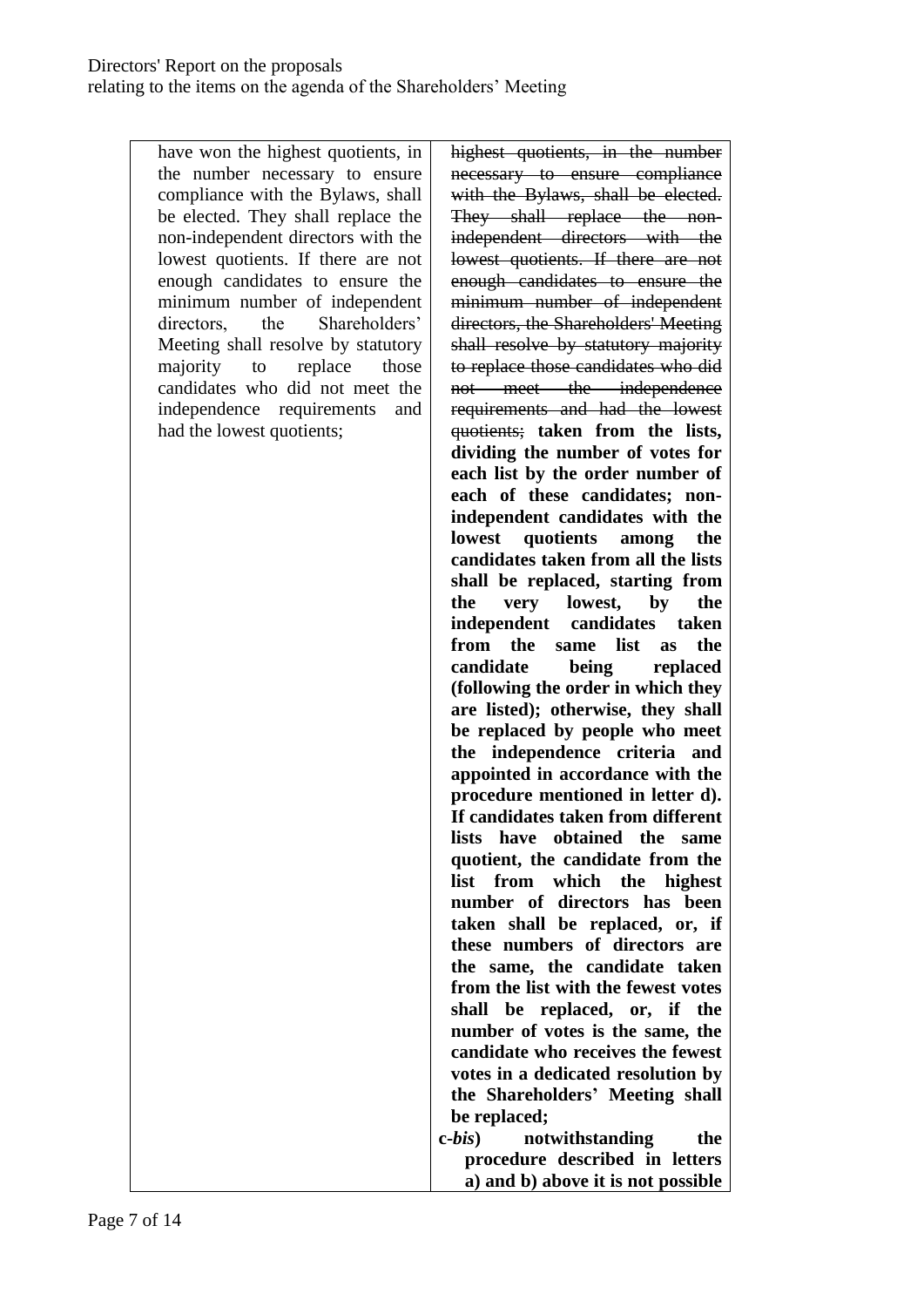Directors' Report on the proposals relating to the items on the agenda of the Shareholders' Meeting

|                                                                           | to comply with the law<br>on<br>gender<br>representation,<br>the<br><b>of</b><br>quotient<br>to<br>votes<br>be |
|---------------------------------------------------------------------------|----------------------------------------------------------------------------------------------------------------|
|                                                                           | attributed to each candidate<br>taken from the lists shall be<br>calculated by dividing<br>the                 |
|                                                                           | number of votes for each list by<br>the order number of each of                                                |
|                                                                           | these candidates; the candidate<br>of the most represented gender                                              |
|                                                                           | with the lowest quotient among                                                                                 |
|                                                                           | the candidates taken from all<br>shall be replaced,<br>lists<br>the                                            |
|                                                                           | notwithstanding the compliance                                                                                 |
|                                                                           | with the minimum number of                                                                                     |
|                                                                           | independent directors, by the<br>candidate<br><b>of</b><br>the<br><b>least</b>                                 |
|                                                                           | represented gender (with the                                                                                   |
|                                                                           | highest consecutive number)<br>taken from the same list as the                                                 |
|                                                                           | replaced candidate; otherwise,                                                                                 |
|                                                                           | the candidate shall be replaced<br>by the person appointed in                                                  |
|                                                                           | accordance with the procedure                                                                                  |
|                                                                           | mentioned in letter d). If<br>candidates from different lists                                                  |
|                                                                           | have obtained the same lowest                                                                                  |
|                                                                           | quotient, the candidate from the                                                                               |
|                                                                           | list from which the greater<br>number of directors has been                                                    |
|                                                                           | taken shall be replaced, or, if                                                                                |
|                                                                           | these numbers of directors are<br>the same, the candidate taken                                                |
|                                                                           | from the list with the fewest                                                                                  |
|                                                                           | votes shall be replaced, or, if the<br>number of votes is the same, the                                        |
|                                                                           | candidate<br>who<br>receives<br>the                                                                            |
|                                                                           | fewest votes in a dedicated<br>resolution by the Shareholders'                                                 |
|                                                                           | Meeting shall be replaced;                                                                                     |
| for the appointment of directors<br>d)<br>not appointed for any reason by | d) for the appointment of directors<br>not appointed for any reason by                                         |
| above<br>procedure,<br>the<br>the                                         | procedures,<br>above<br>the<br>the                                                                             |
| Shareholders'<br>Meeting<br>shall<br>resolve by statutory majority so     | Shareholders'<br>Meeting<br>shall<br>resolve by statutory majority so as                                       |
| as to ensure that the composition                                         | to ensure that the composition of                                                                              |
| of the Board of Directors is<br>consistent both with the law and          | <b>Directors</b><br>Board<br>of<br>the<br><b>1S</b><br>consistent both with the law and                        |
| with the Bylaws.                                                          | with the Bylaws.                                                                                               |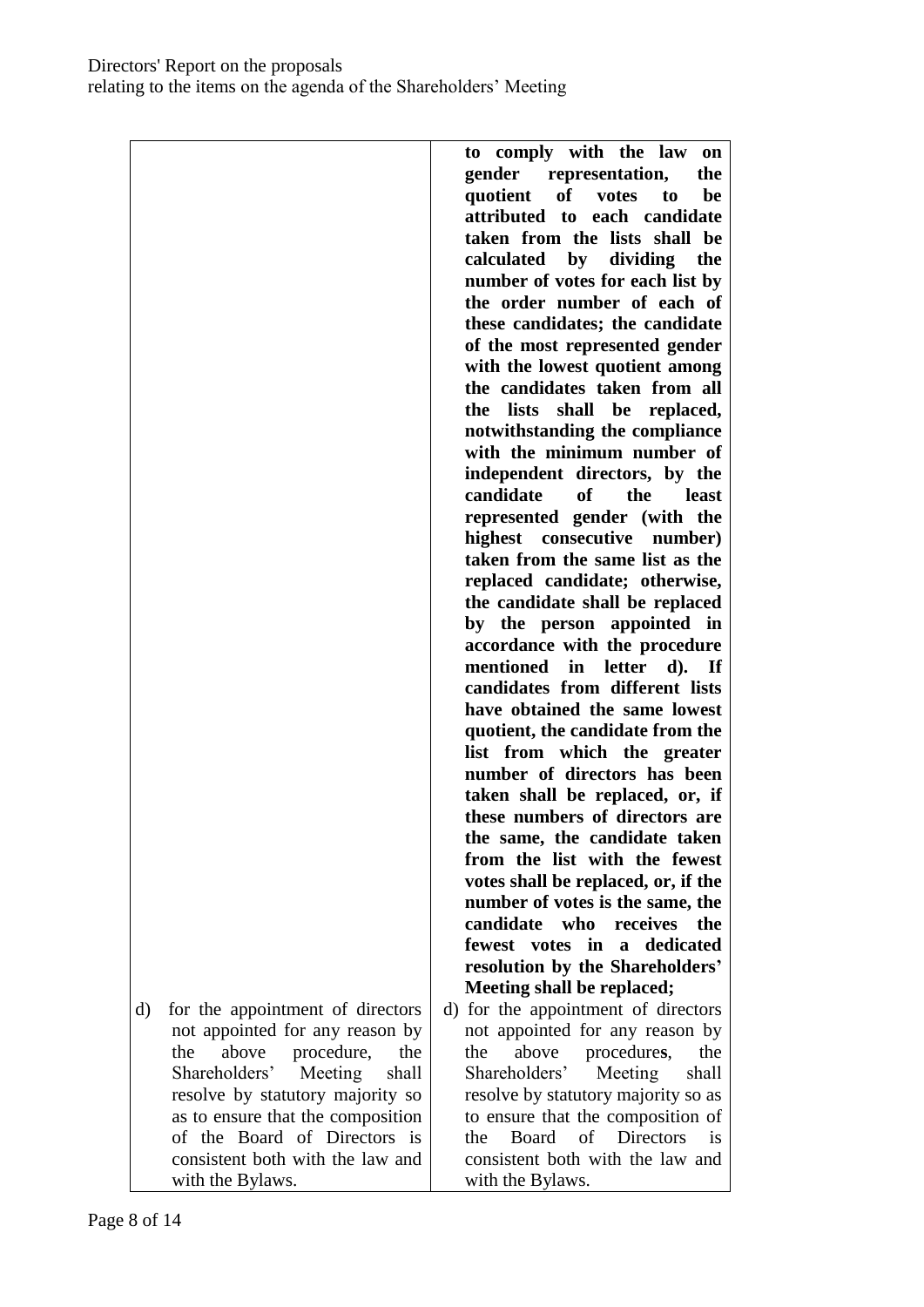relating to the items on the agenda of the Shareholders' Meeting

| Additional binding legal provisions,<br>including regulatory rules, remain | Additional binding legal provisions,<br>including regulatory rules, remain |
|----------------------------------------------------------------------------|----------------------------------------------------------------------------|
| unchanged.                                                                 | unchanged.                                                                 |
| 13.6 The list voting mechanism                                             | 13.6 The list voting mechanism                                             |
| applies only for the replacement of                                        | applies only for the replacement of                                        |
| the entire Board of Directors.                                             | the entire Board of Directors.                                             |
|                                                                            |                                                                            |
| 13.7 Even during its term of office,                                       | 13.7 Even during its term of office,                                       |
| Shareholders' Meeting may<br>the                                           | Shareholders' Meeting may<br>the                                           |
| change the number of members on                                            | change the number of members on                                            |
| the Board of Directors, provided it is                                     | the Board of Directors, provided it is                                     |
| within the limit set forth in paragraph                                    | within the limit set forth in paragraph                                    |
| one of this Article, with regard to                                        | one of this Article, with regard to                                        |
| respective appointments. The term of                                       | respective appointments. The term of                                       |
| office of directors thus elected shall                                     | office of directors thus elected shall                                     |
| expire with those in office.                                               | expire with those in office.                                               |
| 13.8 If, during the financial year, the                                    | 13.8 If, during the financial year, the                                    |
| office of one or more directors should                                     | office of one or more directors should                                     |
| be vacated, Article 2386 of the Italian                                    | be vacated, Article 2386 of the Italian                                    |
| Civil Code shall be applied. If the                                        | Civil Code shall be applied.                                               |
| majority of directors should vacate                                        | Compliance with the minimum                                                |
| their offices, the entire Board shall be                                   |                                                                            |
| understood to<br>resign, and<br>the                                        | number of independent directors                                            |
|                                                                            | and with the applicable law on                                             |
| Shareholders' Meeting must be called                                       | gender representation must in any<br>case be ensured.                      |
| without delay by the Board<br>- of                                         |                                                                            |
| Directors in order to replace it.                                          | If the majority of directors should                                        |
|                                                                            | vacate their offices, the entire Board                                     |
|                                                                            | shall be understood to resign, and the                                     |
|                                                                            | Shareholders' Meeting must be called                                       |
|                                                                            |                                                                            |
|                                                                            | without delay by the Board of                                              |
|                                                                            | Directors in order to replace it.                                          |
| 13.9 The Board of Directors may                                            | 13.9 The Board of Directors may                                            |
| form internal committees charged                                           | form internal committees charged                                           |
| with consultative and advisory duties                                      | with consultative and advisory duties                                      |
| on specific matters.                                                       | on specific matters.                                                       |
|                                                                            |                                                                            |
| <b>Chapter V – BOARD OF</b>                                                | <b>Chapter V – BOARD OF</b>                                                |
| <b>STATUTORY AUDITORS</b>                                                  | <b>STATUTORY AUDITORS</b>                                                  |
|                                                                            |                                                                            |
| <b>ARTICLE 20</b>                                                          | <b>ARTICLE 20</b>                                                          |
|                                                                            |                                                                            |
| 20.1 The Board of Statutory Auditors                                       | 20.1 The Board of Statutory Auditors                                       |
| consists of three effective auditors;                                      | consists of three effective auditors;                                      |
| auditors<br>also<br>alternate<br>are<br>two                                | alternate<br>auditors<br>are<br>also<br>two                                |
|                                                                            | Shareholders'                                                              |
| The<br>Shareholders'<br>appointed.                                         | appointed. The                                                             |
| Meeting appoints the auditors and                                          | Meeting appoints the auditors and                                          |
| their<br>determines<br>compensation.                                       | determines<br>their<br>compensation.                                       |
| Statutory auditors are chosen from<br>among<br>those<br>who<br>the<br>meet | Statutory auditors are chosen from<br>those<br>who<br>among<br>the<br>meet |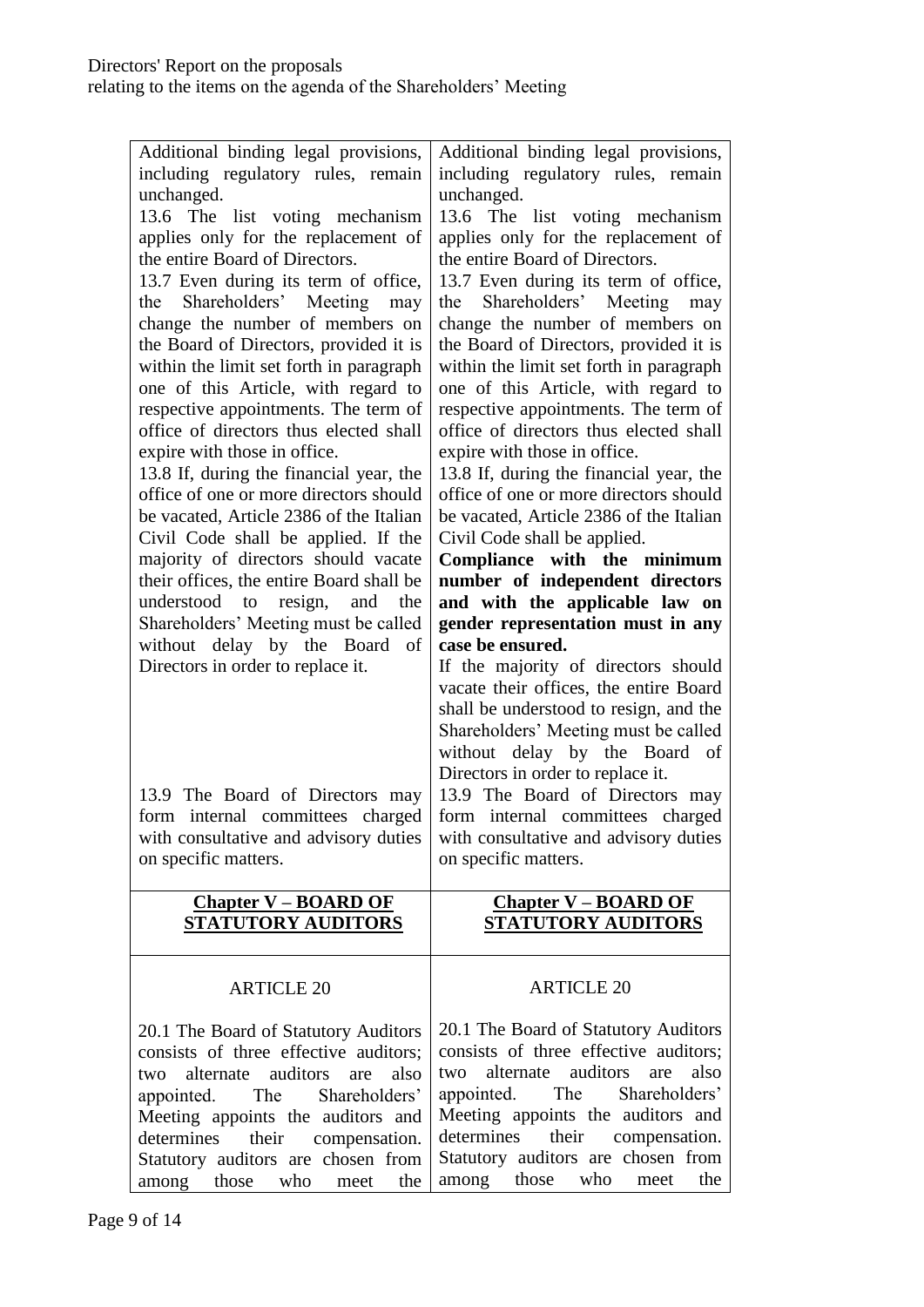| professionalism and honesty<br>requirements indicated in Decree no.<br>162 of 30 March 2000 of the Ministry<br>of Justice.<br>Issues set forth in this decree which<br>relate strictly to the Company's<br>activity include: commercial law,<br>business economics and business<br>finance.<br>Likewise, the sector pertaining<br>strictly to the Company's business is<br>the engineering and geology sector.<br>20.2 Statutory auditors may assume<br>offices as members of management<br>and control bodies of other<br>companies within the limits set by | professionalism<br>and honesty<br>requirements indicated in Decree no.<br>162 of 30 March 2000 of the Ministry<br>of Justice.<br>Issues set forth in this decree which<br>relate strictly to the Company's<br>activity include: commercial law,<br>business economics and business<br>finance.<br>Likewise, the sector pertaining<br>strictly to the Company's business is<br>the engineering and geology sector.<br>20.2 Statutory auditors may assume<br>offices as members of management<br>and control bodies of other<br>companies within the limits set by |
|---------------------------------------------------------------------------------------------------------------------------------------------------------------------------------------------------------------------------------------------------------------------------------------------------------------------------------------------------------------------------------------------------------------------------------------------------------------------------------------------------------------------------------------------------------------|------------------------------------------------------------------------------------------------------------------------------------------------------------------------------------------------------------------------------------------------------------------------------------------------------------------------------------------------------------------------------------------------------------------------------------------------------------------------------------------------------------------------------------------------------------------|
| Consob in its regulations.<br>20.3 The Board of Statutory Auditors<br>is appointed by the Shareholders'<br>Meeting based on the lists submitted<br>by the shareholders. In these lists, the<br>candidates<br>must be<br>listed<br>by<br>consecutive number.                                                                                                                                                                                                                                                                                                   | Consob in its regulations.<br>20.3 Pursuant to the pro tempore<br>provisions in force<br>on gender<br>representation,<br>the<br><b>Board</b><br>of<br>Statutory Auditors is appointed by<br>the Shareholders' Meeting based on<br>the lists submitted by shareholders. In<br>these lists, the candidates must be<br>listed by consecutive number and<br>their number must not be higher<br>than that of the members of the<br>body to be elected.                                                                                                                |
| The procedures governed by Article                                                                                                                                                                                                                                                                                                                                                                                                                                                                                                                            | The procedures governed by Article                                                                                                                                                                                                                                                                                                                                                                                                                                                                                                                               |
| 13.3 of the Bylaws shall apply for the                                                                                                                                                                                                                                                                                                                                                                                                                                                                                                                        | 13.3 of the Bylaws shall apply for the                                                                                                                                                                                                                                                                                                                                                                                                                                                                                                                           |
| filing, submission and publication of                                                                                                                                                                                                                                                                                                                                                                                                                                                                                                                         | filing, submission and publication of                                                                                                                                                                                                                                                                                                                                                                                                                                                                                                                            |
| lists.                                                                                                                                                                                                                                                                                                                                                                                                                                                                                                                                                        | lists.                                                                                                                                                                                                                                                                                                                                                                                                                                                                                                                                                           |
| Each shareholder may submit or be                                                                                                                                                                                                                                                                                                                                                                                                                                                                                                                             | Each shareholder may submit or be                                                                                                                                                                                                                                                                                                                                                                                                                                                                                                                                |
| involved in submitting only one list                                                                                                                                                                                                                                                                                                                                                                                                                                                                                                                          | involved in submitting only one list                                                                                                                                                                                                                                                                                                                                                                                                                                                                                                                             |
| and may vote on only one list,                                                                                                                                                                                                                                                                                                                                                                                                                                                                                                                                | and may vote on only one list,                                                                                                                                                                                                                                                                                                                                                                                                                                                                                                                                   |
| according to the terms provided for                                                                                                                                                                                                                                                                                                                                                                                                                                                                                                                           | according to the terms provided for                                                                                                                                                                                                                                                                                                                                                                                                                                                                                                                              |
| by the abovementioned legal and                                                                                                                                                                                                                                                                                                                                                                                                                                                                                                                               | by the abovementioned legal and                                                                                                                                                                                                                                                                                                                                                                                                                                                                                                                                  |
| regulatory provisions.                                                                                                                                                                                                                                                                                                                                                                                                                                                                                                                                        | regulatory provisions.                                                                                                                                                                                                                                                                                                                                                                                                                                                                                                                                           |
| Only shareholders who alone or                                                                                                                                                                                                                                                                                                                                                                                                                                                                                                                                | Only shareholders who alone                                                                                                                                                                                                                                                                                                                                                                                                                                                                                                                                      |
| together with other shareholders                                                                                                                                                                                                                                                                                                                                                                                                                                                                                                                              | <b>or</b>                                                                                                                                                                                                                                                                                                                                                                                                                                                                                                                                                        |
| represent at least 2% or are the                                                                                                                                                                                                                                                                                                                                                                                                                                                                                                                              | together with other shareholders                                                                                                                                                                                                                                                                                                                                                                                                                                                                                                                                 |
| owners overall of another percentage                                                                                                                                                                                                                                                                                                                                                                                                                                                                                                                          | represent at least 2% or are the                                                                                                                                                                                                                                                                                                                                                                                                                                                                                                                                 |
| of shares stipulated by Consob                                                                                                                                                                                                                                                                                                                                                                                                                                                                                                                                | owners overall of another percentage                                                                                                                                                                                                                                                                                                                                                                                                                                                                                                                             |
| regulations shall be entitled to submit                                                                                                                                                                                                                                                                                                                                                                                                                                                                                                                       | of shares stipulated by Consob                                                                                                                                                                                                                                                                                                                                                                                                                                                                                                                                   |
| lists.                                                                                                                                                                                                                                                                                                                                                                                                                                                                                                                                                        | regulations shall be entitled to submit                                                                                                                                                                                                                                                                                                                                                                                                                                                                                                                          |
| Each candidate                                                                                                                                                                                                                                                                                                                                                                                                                                                                                                                                                | lists.                                                                                                                                                                                                                                                                                                                                                                                                                                                                                                                                                           |
| may run                                                                                                                                                                                                                                                                                                                                                                                                                                                                                                                                                       | Each candidate may run                                                                                                                                                                                                                                                                                                                                                                                                                                                                                                                                           |
| as                                                                                                                                                                                                                                                                                                                                                                                                                                                                                                                                                            | as                                                                                                                                                                                                                                                                                                                                                                                                                                                                                                                                                               |
| a                                                                                                                                                                                                                                                                                                                                                                                                                                                                                                                                                             | a                                                                                                                                                                                                                                                                                                                                                                                                                                                                                                                                                                |
| candidate on only one list, subject to                                                                                                                                                                                                                                                                                                                                                                                                                                                                                                                        | candidate on only one list, subject to                                                                                                                                                                                                                                                                                                                                                                                                                                                                                                                           |
| ineligibility.                                                                                                                                                                                                                                                                                                                                                                                                                                                                                                                                                | ineligibility.                                                                                                                                                                                                                                                                                                                                                                                                                                                                                                                                                   |
| Lists are broken into two sections: the                                                                                                                                                                                                                                                                                                                                                                                                                                                                                                                       | Lists are broken into two sections:                                                                                                                                                                                                                                                                                                                                                                                                                                                                                                                              |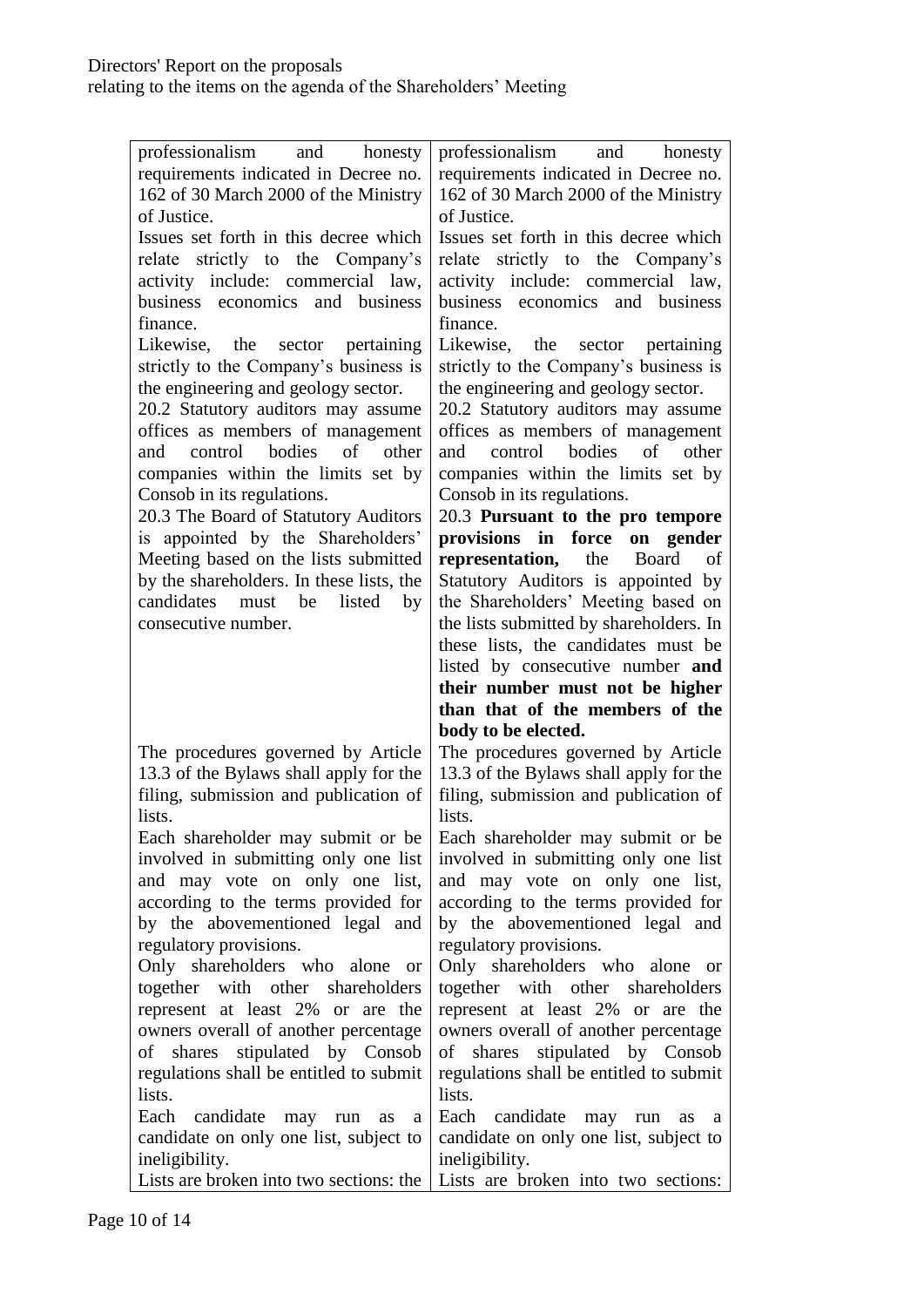| first for candidates to the office of<br>effective statutory auditor, and the<br>second for candidates to the office of<br>alternate statutory auditor. At least<br>the first candidate in each section<br>must be included in the register of<br>auditors and must have a minimum of<br>three years' experience as an auditor.<br>effective<br>auditors<br>Two<br>and<br>one<br>alternate auditor are taken from the<br>list that wins the majority of the<br>votes. The other effective auditor and<br>auditor<br>other<br>alternate<br>the<br>are<br>appointed pursuant to Article 13.5 b),<br>which shall be applied separately to<br>each of the sections into which the<br>other lists are broken down.<br>The Shareholders' Meeting appoints<br>Chairman of the Board<br>- of<br>as<br>Statutory Auditors the effective<br>auditor appointed pursuant to Article<br>$13.5 b$ ). | the first for candidates to the office of<br>effective statutory auditor, and the<br>second for candidates to the office of<br>alternate statutory auditor. At least<br>the first candidate in each section<br>must be included in the register of<br>auditors and must have a minimum of<br>three years' experience as an auditor.<br>order to comply with the<br>$\mathbf{In}$<br>law<br>applicable<br>gender<br>on<br>representation,<br>lists<br>with<br>candidates for both sections which<br>contain three or more candidates<br>presented for appointment of the<br>of<br>majority<br>the<br><b>Board</b><br>of<br>Statutory's members must contain<br>candidates of each gender in the<br>section for the appointment<br>of<br>effective Statutory Auditors, in<br>accordance with the notice of call<br>of the Shareholders' Meeting. If<br>the alternate auditor section of<br>these lists contains two candidates,<br>there must be one of each gender.<br>auditors<br>and<br>Two<br>effective<br>one<br>alternate auditor are taken from the<br>list that wins the majority of the<br>votes. The other effective auditor and<br>other<br>auditor<br>the<br>alternate<br>are<br>appointed pursuant to Article 13.5 b),<br>which shall be applied separately to<br>each of the sections into which the<br>other lists are broken down.<br>Chairman of the Board<br><b>as</b><br>$13.5 b$ ).<br>If |
|----------------------------------------------------------------------------------------------------------------------------------------------------------------------------------------------------------------------------------------------------------------------------------------------------------------------------------------------------------------------------------------------------------------------------------------------------------------------------------------------------------------------------------------------------------------------------------------------------------------------------------------------------------------------------------------------------------------------------------------------------------------------------------------------------------------------------------------------------------------------------------------|-------------------------------------------------------------------------------------------------------------------------------------------------------------------------------------------------------------------------------------------------------------------------------------------------------------------------------------------------------------------------------------------------------------------------------------------------------------------------------------------------------------------------------------------------------------------------------------------------------------------------------------------------------------------------------------------------------------------------------------------------------------------------------------------------------------------------------------------------------------------------------------------------------------------------------------------------------------------------------------------------------------------------------------------------------------------------------------------------------------------------------------------------------------------------------------------------------------------------------------------------------------------------------------------------------------------------------------------------------------------------------------------------------------|
|                                                                                                                                                                                                                                                                                                                                                                                                                                                                                                                                                                                                                                                                                                                                                                                                                                                                                        | The Shareholders' Meeting appoints<br>of<br>Statutory Auditors the effective<br>auditor appointed pursuant to Article                                                                                                                                                                                                                                                                                                                                                                                                                                                                                                                                                                                                                                                                                                                                                                                                                                                                                                                                                                                                                                                                                                                                                                                                                                                                                       |
|                                                                                                                                                                                                                                                                                                                                                                                                                                                                                                                                                                                                                                                                                                                                                                                                                                                                                        | according to the above<br>mentioned procedure it is not<br>possible to ensure the compliance<br>with<br>law<br>the<br>gender<br>on<br>representation for the effective<br>auditors, the quotient of votes to be<br>attributed to each candidate taken<br>from the effective auditor sections<br>of the different lists shall<br>be<br>calculated by dividing the number<br>of votes for each list by the order                                                                                                                                                                                                                                                                                                                                                                                                                                                                                                                                                                                                                                                                                                                                                                                                                                                                                                                                                                                              |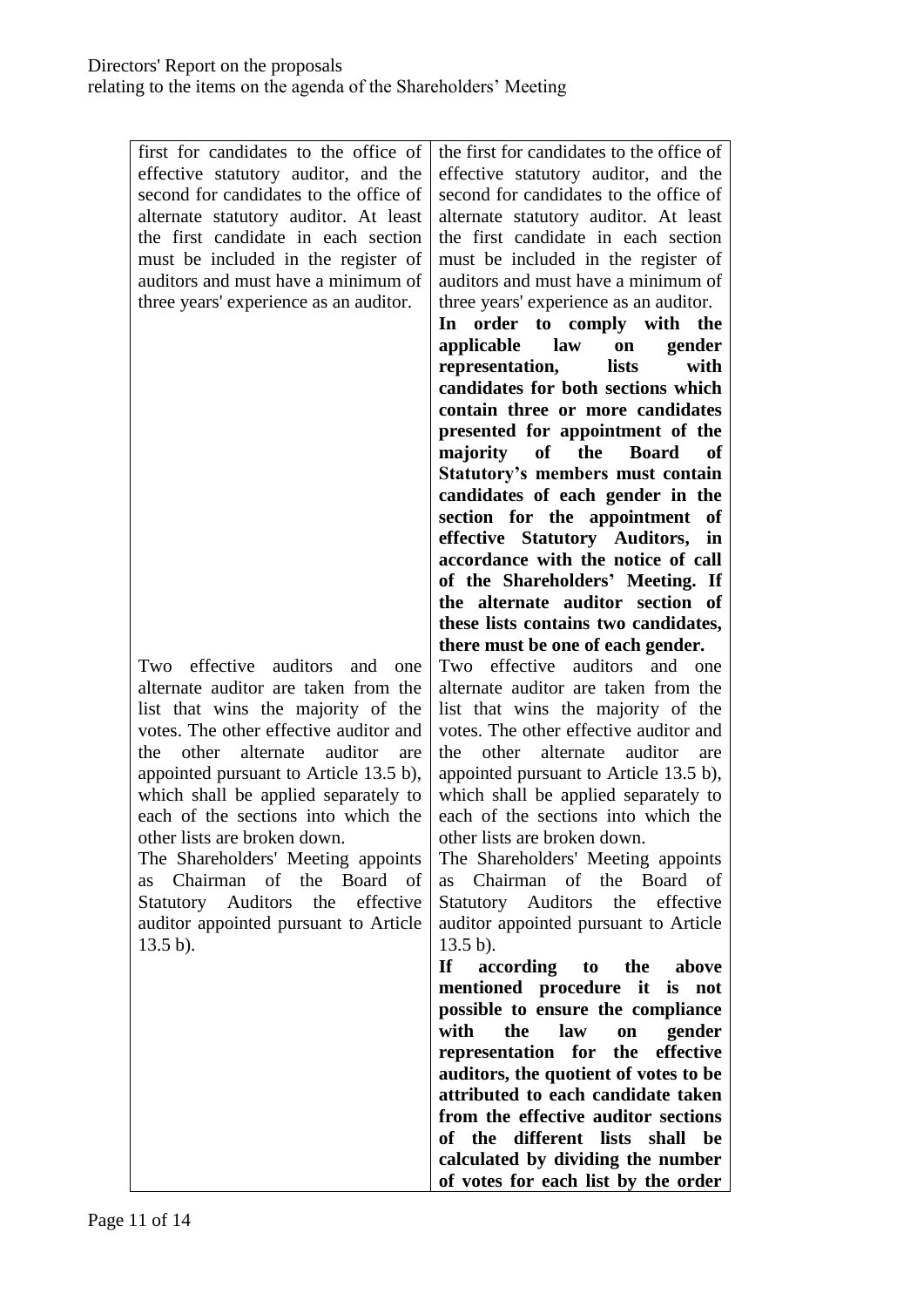# Directors' Report on the proposals relating to the items on the agenda of the Shareholders' Meeting

| candidates; the candidate of the<br>most represented gender with the<br>lowest<br>quotient<br>the<br>among<br>candidates taken from all the lists<br>shall be replaced by the candidate<br>of the least represented gender<br>highest consecutive<br>(with the<br>number) from the same effective<br>auditor section of the list of the<br>replaced candidate, or, failing this,<br>from the alternate auditor section<br>of the same list as the replaced<br>candidate (who, in this case, takes<br>the place of the alternate auditor<br>he/she has just been replaced by).<br>If this procedure fails to ensure the<br>compliance with the law on gender<br>representation, the candidate is<br>replaced by the person appointed<br>by the Shareholders' Meeting with<br>the majority of votes set by the law,<br>in such a way as to ensure that the<br>of the<br>composition<br><b>Board</b><br>of<br><b>Statutory Auditors complies with</b><br>the law and with the Bylaws.<br>Where candidates from different<br>lists have obtained the<br>same<br>quotient, the candidate from the<br>list from which the greater number<br>of Statutory Auditors has been<br>taken shall be replaced, or, if these<br>numbers of Statutory Auditors are<br>the same, the candidate taken from<br>the list with the fewest votes shall<br>be replaced, or, if the number of<br>votes is the same, the candidate<br>who receives the fewest votes in a<br>dedicated resolution<br>the<br>by<br><b>Shareholders'</b> Meeting<br>shall<br>be<br>replaced.<br>For the appointment of Statutory<br>Auditors not appointed for any<br>according to the<br>above<br>reason<br>mentioned<br>procedures,<br>the<br>Shareholders'<br><b>Meeting</b><br>shall<br>resolve by statutory majority so as<br>to ensure that the composition of | of<br>each of<br>number<br>these |
|--------------------------------------------------------------------------------------------------------------------------------------------------------------------------------------------------------------------------------------------------------------------------------------------------------------------------------------------------------------------------------------------------------------------------------------------------------------------------------------------------------------------------------------------------------------------------------------------------------------------------------------------------------------------------------------------------------------------------------------------------------------------------------------------------------------------------------------------------------------------------------------------------------------------------------------------------------------------------------------------------------------------------------------------------------------------------------------------------------------------------------------------------------------------------------------------------------------------------------------------------------------------------------------------------------------------------------------------------------------------------------------------------------------------------------------------------------------------------------------------------------------------------------------------------------------------------------------------------------------------------------------------------------------------------------------------------------------------------------------------------------------------------------------------------------------------------|----------------------------------|
|                                                                                                                                                                                                                                                                                                                                                                                                                                                                                                                                                                                                                                                                                                                                                                                                                                                                                                                                                                                                                                                                                                                                                                                                                                                                                                                                                                                                                                                                                                                                                                                                                                                                                                                                                                                                                          |                                  |
|                                                                                                                                                                                                                                                                                                                                                                                                                                                                                                                                                                                                                                                                                                                                                                                                                                                                                                                                                                                                                                                                                                                                                                                                                                                                                                                                                                                                                                                                                                                                                                                                                                                                                                                                                                                                                          |                                  |
|                                                                                                                                                                                                                                                                                                                                                                                                                                                                                                                                                                                                                                                                                                                                                                                                                                                                                                                                                                                                                                                                                                                                                                                                                                                                                                                                                                                                                                                                                                                                                                                                                                                                                                                                                                                                                          |                                  |
|                                                                                                                                                                                                                                                                                                                                                                                                                                                                                                                                                                                                                                                                                                                                                                                                                                                                                                                                                                                                                                                                                                                                                                                                                                                                                                                                                                                                                                                                                                                                                                                                                                                                                                                                                                                                                          |                                  |
|                                                                                                                                                                                                                                                                                                                                                                                                                                                                                                                                                                                                                                                                                                                                                                                                                                                                                                                                                                                                                                                                                                                                                                                                                                                                                                                                                                                                                                                                                                                                                                                                                                                                                                                                                                                                                          |                                  |
|                                                                                                                                                                                                                                                                                                                                                                                                                                                                                                                                                                                                                                                                                                                                                                                                                                                                                                                                                                                                                                                                                                                                                                                                                                                                                                                                                                                                                                                                                                                                                                                                                                                                                                                                                                                                                          |                                  |
|                                                                                                                                                                                                                                                                                                                                                                                                                                                                                                                                                                                                                                                                                                                                                                                                                                                                                                                                                                                                                                                                                                                                                                                                                                                                                                                                                                                                                                                                                                                                                                                                                                                                                                                                                                                                                          |                                  |
|                                                                                                                                                                                                                                                                                                                                                                                                                                                                                                                                                                                                                                                                                                                                                                                                                                                                                                                                                                                                                                                                                                                                                                                                                                                                                                                                                                                                                                                                                                                                                                                                                                                                                                                                                                                                                          |                                  |
|                                                                                                                                                                                                                                                                                                                                                                                                                                                                                                                                                                                                                                                                                                                                                                                                                                                                                                                                                                                                                                                                                                                                                                                                                                                                                                                                                                                                                                                                                                                                                                                                                                                                                                                                                                                                                          |                                  |
|                                                                                                                                                                                                                                                                                                                                                                                                                                                                                                                                                                                                                                                                                                                                                                                                                                                                                                                                                                                                                                                                                                                                                                                                                                                                                                                                                                                                                                                                                                                                                                                                                                                                                                                                                                                                                          |                                  |
|                                                                                                                                                                                                                                                                                                                                                                                                                                                                                                                                                                                                                                                                                                                                                                                                                                                                                                                                                                                                                                                                                                                                                                                                                                                                                                                                                                                                                                                                                                                                                                                                                                                                                                                                                                                                                          |                                  |
|                                                                                                                                                                                                                                                                                                                                                                                                                                                                                                                                                                                                                                                                                                                                                                                                                                                                                                                                                                                                                                                                                                                                                                                                                                                                                                                                                                                                                                                                                                                                                                                                                                                                                                                                                                                                                          |                                  |
|                                                                                                                                                                                                                                                                                                                                                                                                                                                                                                                                                                                                                                                                                                                                                                                                                                                                                                                                                                                                                                                                                                                                                                                                                                                                                                                                                                                                                                                                                                                                                                                                                                                                                                                                                                                                                          |                                  |
|                                                                                                                                                                                                                                                                                                                                                                                                                                                                                                                                                                                                                                                                                                                                                                                                                                                                                                                                                                                                                                                                                                                                                                                                                                                                                                                                                                                                                                                                                                                                                                                                                                                                                                                                                                                                                          |                                  |
|                                                                                                                                                                                                                                                                                                                                                                                                                                                                                                                                                                                                                                                                                                                                                                                                                                                                                                                                                                                                                                                                                                                                                                                                                                                                                                                                                                                                                                                                                                                                                                                                                                                                                                                                                                                                                          |                                  |
|                                                                                                                                                                                                                                                                                                                                                                                                                                                                                                                                                                                                                                                                                                                                                                                                                                                                                                                                                                                                                                                                                                                                                                                                                                                                                                                                                                                                                                                                                                                                                                                                                                                                                                                                                                                                                          |                                  |
|                                                                                                                                                                                                                                                                                                                                                                                                                                                                                                                                                                                                                                                                                                                                                                                                                                                                                                                                                                                                                                                                                                                                                                                                                                                                                                                                                                                                                                                                                                                                                                                                                                                                                                                                                                                                                          |                                  |
|                                                                                                                                                                                                                                                                                                                                                                                                                                                                                                                                                                                                                                                                                                                                                                                                                                                                                                                                                                                                                                                                                                                                                                                                                                                                                                                                                                                                                                                                                                                                                                                                                                                                                                                                                                                                                          |                                  |
|                                                                                                                                                                                                                                                                                                                                                                                                                                                                                                                                                                                                                                                                                                                                                                                                                                                                                                                                                                                                                                                                                                                                                                                                                                                                                                                                                                                                                                                                                                                                                                                                                                                                                                                                                                                                                          |                                  |
|                                                                                                                                                                                                                                                                                                                                                                                                                                                                                                                                                                                                                                                                                                                                                                                                                                                                                                                                                                                                                                                                                                                                                                                                                                                                                                                                                                                                                                                                                                                                                                                                                                                                                                                                                                                                                          |                                  |
|                                                                                                                                                                                                                                                                                                                                                                                                                                                                                                                                                                                                                                                                                                                                                                                                                                                                                                                                                                                                                                                                                                                                                                                                                                                                                                                                                                                                                                                                                                                                                                                                                                                                                                                                                                                                                          |                                  |
|                                                                                                                                                                                                                                                                                                                                                                                                                                                                                                                                                                                                                                                                                                                                                                                                                                                                                                                                                                                                                                                                                                                                                                                                                                                                                                                                                                                                                                                                                                                                                                                                                                                                                                                                                                                                                          |                                  |
|                                                                                                                                                                                                                                                                                                                                                                                                                                                                                                                                                                                                                                                                                                                                                                                                                                                                                                                                                                                                                                                                                                                                                                                                                                                                                                                                                                                                                                                                                                                                                                                                                                                                                                                                                                                                                          |                                  |
|                                                                                                                                                                                                                                                                                                                                                                                                                                                                                                                                                                                                                                                                                                                                                                                                                                                                                                                                                                                                                                                                                                                                                                                                                                                                                                                                                                                                                                                                                                                                                                                                                                                                                                                                                                                                                          |                                  |
|                                                                                                                                                                                                                                                                                                                                                                                                                                                                                                                                                                                                                                                                                                                                                                                                                                                                                                                                                                                                                                                                                                                                                                                                                                                                                                                                                                                                                                                                                                                                                                                                                                                                                                                                                                                                                          |                                  |
|                                                                                                                                                                                                                                                                                                                                                                                                                                                                                                                                                                                                                                                                                                                                                                                                                                                                                                                                                                                                                                                                                                                                                                                                                                                                                                                                                                                                                                                                                                                                                                                                                                                                                                                                                                                                                          |                                  |
|                                                                                                                                                                                                                                                                                                                                                                                                                                                                                                                                                                                                                                                                                                                                                                                                                                                                                                                                                                                                                                                                                                                                                                                                                                                                                                                                                                                                                                                                                                                                                                                                                                                                                                                                                                                                                          |                                  |
|                                                                                                                                                                                                                                                                                                                                                                                                                                                                                                                                                                                                                                                                                                                                                                                                                                                                                                                                                                                                                                                                                                                                                                                                                                                                                                                                                                                                                                                                                                                                                                                                                                                                                                                                                                                                                          |                                  |
|                                                                                                                                                                                                                                                                                                                                                                                                                                                                                                                                                                                                                                                                                                                                                                                                                                                                                                                                                                                                                                                                                                                                                                                                                                                                                                                                                                                                                                                                                                                                                                                                                                                                                                                                                                                                                          |                                  |
|                                                                                                                                                                                                                                                                                                                                                                                                                                                                                                                                                                                                                                                                                                                                                                                                                                                                                                                                                                                                                                                                                                                                                                                                                                                                                                                                                                                                                                                                                                                                                                                                                                                                                                                                                                                                                          |                                  |
|                                                                                                                                                                                                                                                                                                                                                                                                                                                                                                                                                                                                                                                                                                                                                                                                                                                                                                                                                                                                                                                                                                                                                                                                                                                                                                                                                                                                                                                                                                                                                                                                                                                                                                                                                                                                                          |                                  |
|                                                                                                                                                                                                                                                                                                                                                                                                                                                                                                                                                                                                                                                                                                                                                                                                                                                                                                                                                                                                                                                                                                                                                                                                                                                                                                                                                                                                                                                                                                                                                                                                                                                                                                                                                                                                                          |                                  |
|                                                                                                                                                                                                                                                                                                                                                                                                                                                                                                                                                                                                                                                                                                                                                                                                                                                                                                                                                                                                                                                                                                                                                                                                                                                                                                                                                                                                                                                                                                                                                                                                                                                                                                                                                                                                                          |                                  |
|                                                                                                                                                                                                                                                                                                                                                                                                                                                                                                                                                                                                                                                                                                                                                                                                                                                                                                                                                                                                                                                                                                                                                                                                                                                                                                                                                                                                                                                                                                                                                                                                                                                                                                                                                                                                                          |                                  |
|                                                                                                                                                                                                                                                                                                                                                                                                                                                                                                                                                                                                                                                                                                                                                                                                                                                                                                                                                                                                                                                                                                                                                                                                                                                                                                                                                                                                                                                                                                                                                                                                                                                                                                                                                                                                                          |                                  |
|                                                                                                                                                                                                                                                                                                                                                                                                                                                                                                                                                                                                                                                                                                                                                                                                                                                                                                                                                                                                                                                                                                                                                                                                                                                                                                                                                                                                                                                                                                                                                                                                                                                                                                                                                                                                                          |                                  |
|                                                                                                                                                                                                                                                                                                                                                                                                                                                                                                                                                                                                                                                                                                                                                                                                                                                                                                                                                                                                                                                                                                                                                                                                                                                                                                                                                                                                                                                                                                                                                                                                                                                                                                                                                                                                                          |                                  |
|                                                                                                                                                                                                                                                                                                                                                                                                                                                                                                                                                                                                                                                                                                                                                                                                                                                                                                                                                                                                                                                                                                                                                                                                                                                                                                                                                                                                                                                                                                                                                                                                                                                                                                                                                                                                                          |                                  |
|                                                                                                                                                                                                                                                                                                                                                                                                                                                                                                                                                                                                                                                                                                                                                                                                                                                                                                                                                                                                                                                                                                                                                                                                                                                                                                                                                                                                                                                                                                                                                                                                                                                                                                                                                                                                                          |                                  |
|                                                                                                                                                                                                                                                                                                                                                                                                                                                                                                                                                                                                                                                                                                                                                                                                                                                                                                                                                                                                                                                                                                                                                                                                                                                                                                                                                                                                                                                                                                                                                                                                                                                                                                                                                                                                                          |                                  |
|                                                                                                                                                                                                                                                                                                                                                                                                                                                                                                                                                                                                                                                                                                                                                                                                                                                                                                                                                                                                                                                                                                                                                                                                                                                                                                                                                                                                                                                                                                                                                                                                                                                                                                                                                                                                                          |                                  |
|                                                                                                                                                                                                                                                                                                                                                                                                                                                                                                                                                                                                                                                                                                                                                                                                                                                                                                                                                                                                                                                                                                                                                                                                                                                                                                                                                                                                                                                                                                                                                                                                                                                                                                                                                                                                                          |                                  |
|                                                                                                                                                                                                                                                                                                                                                                                                                                                                                                                                                                                                                                                                                                                                                                                                                                                                                                                                                                                                                                                                                                                                                                                                                                                                                                                                                                                                                                                                                                                                                                                                                                                                                                                                                                                                                          |                                  |
|                                                                                                                                                                                                                                                                                                                                                                                                                                                                                                                                                                                                                                                                                                                                                                                                                                                                                                                                                                                                                                                                                                                                                                                                                                                                                                                                                                                                                                                                                                                                                                                                                                                                                                                                                                                                                          |                                  |
|                                                                                                                                                                                                                                                                                                                                                                                                                                                                                                                                                                                                                                                                                                                                                                                                                                                                                                                                                                                                                                                                                                                                                                                                                                                                                                                                                                                                                                                                                                                                                                                                                                                                                                                                                                                                                          |                                  |
|                                                                                                                                                                                                                                                                                                                                                                                                                                                                                                                                                                                                                                                                                                                                                                                                                                                                                                                                                                                                                                                                                                                                                                                                                                                                                                                                                                                                                                                                                                                                                                                                                                                                                                                                                                                                                          |                                  |
|                                                                                                                                                                                                                                                                                                                                                                                                                                                                                                                                                                                                                                                                                                                                                                                                                                                                                                                                                                                                                                                                                                                                                                                                                                                                                                                                                                                                                                                                                                                                                                                                                                                                                                                                                                                                                          |                                  |
|                                                                                                                                                                                                                                                                                                                                                                                                                                                                                                                                                                                                                                                                                                                                                                                                                                                                                                                                                                                                                                                                                                                                                                                                                                                                                                                                                                                                                                                                                                                                                                                                                                                                                                                                                                                                                          |                                  |
|                                                                                                                                                                                                                                                                                                                                                                                                                                                                                                                                                                                                                                                                                                                                                                                                                                                                                                                                                                                                                                                                                                                                                                                                                                                                                                                                                                                                                                                                                                                                                                                                                                                                                                                                                                                                                          |                                  |
|                                                                                                                                                                                                                                                                                                                                                                                                                                                                                                                                                                                                                                                                                                                                                                                                                                                                                                                                                                                                                                                                                                                                                                                                                                                                                                                                                                                                                                                                                                                                                                                                                                                                                                                                                                                                                          | the Board of Statutory Auditors  |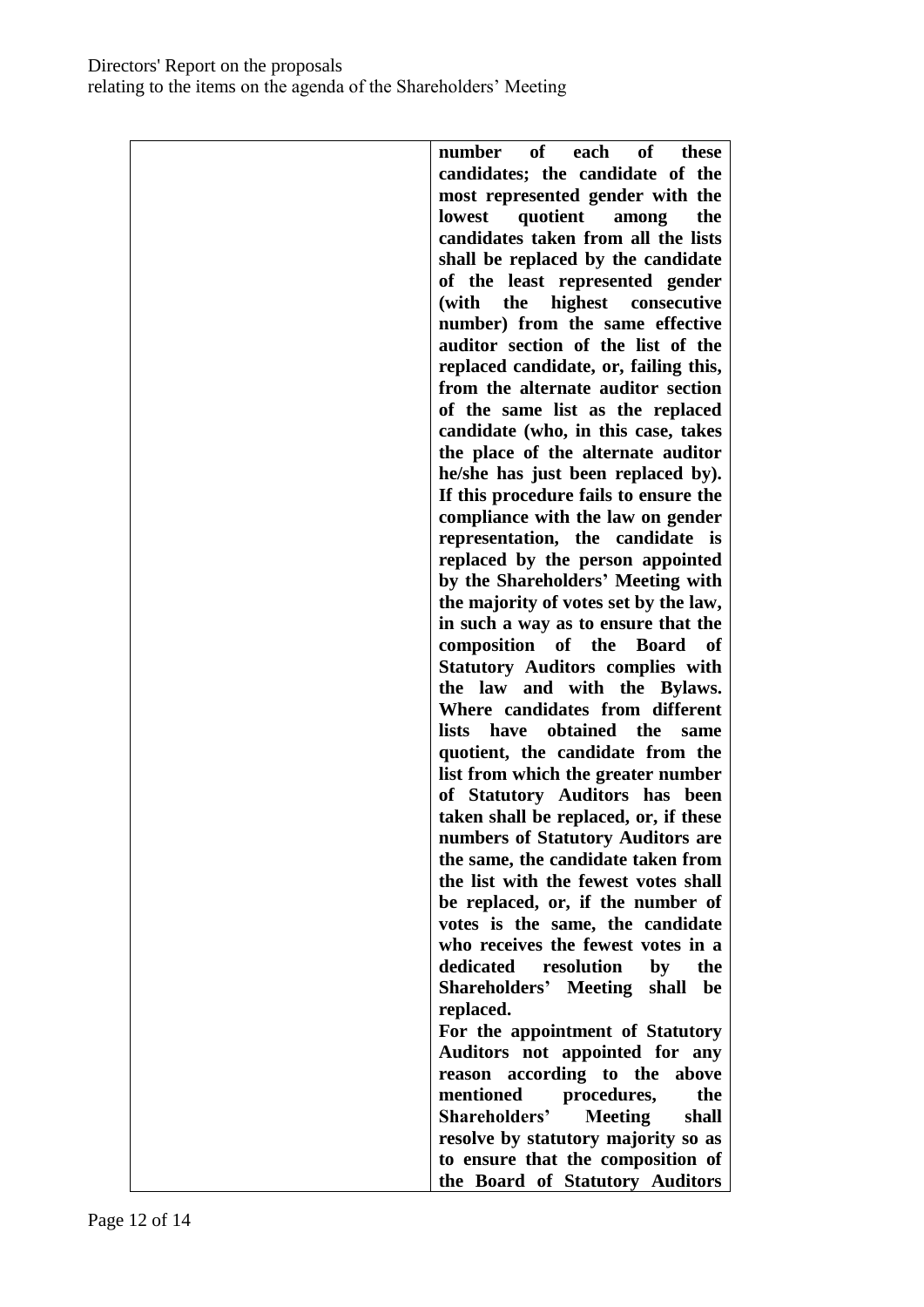|                                          | complies both with the law and the      |
|------------------------------------------|-----------------------------------------|
|                                          | <b>Bylaws.</b>                          |
| In the event of the replacement of a     | In the event of the replacement of a    |
| statutory auditor from the list that     | statutory auditor from the list that    |
| wins the majority of the votes, he is    | wins the majority of the votes, he is   |
| replaced by the alternate statutory      | replaced by the alternate statutory     |
| auditor from the same list; in the       | auditor from the same list; in the      |
| event of replacement of a statutory      | event of replacement of a statutory     |
| auditor from other lists, he<br>is       | auditor from other lists, he is         |
| succeeded by the alternate statutory     | succeeded by the alternate statutory    |
| auditor from the those lists.            | auditor from the those lists.           |
|                                          | If the replacement fails to ensure      |
|                                          | the compliance with the law on          |
|                                          | gender representation,<br>a             |
|                                          | Shareholders' Meeting must be           |
|                                          | called as soon as possible to this      |
|                                          | end.                                    |
| The list voting procedure applies only   | The list voting procedure applies only  |
| for the replacement of the entire        | for the replacement of the entire       |
| Board of Statutory Auditors.             | Board of Statutory Auditors.            |
| Additional binding legal provisions,     | Additional binding legal provisions,    |
| including regulatory rules, remain       | including regulatory rules, remain      |
| unchanged.                               | unchanged.                              |
| 20.4 Outgoing statutory auditors may     | 20.4 Outgoing statutory auditors may    |
| be re-elected.                           | be re-elected.                          |
| 20.5 Upon notice to the Chairman of      | 20.5 Upon notice to the Chairman of     |
| the Board of Directors, the Board of     | the Board of Directors, the Board of    |
| Statutory Auditors<br>may<br>call        | Statutory Auditors<br>may<br>call       |
| Shareholders' Meetings and Board of      | Shareholders' Meetings and Board of     |
| Directors' meetings. The power to        | Directors' meetings. The power to       |
| call Board of Directors' meetings        | call Board of Directors' meetings       |
| may be exercised individually by         | may be exercised individually by        |
| member of the Board<br>of<br>each        | each member of the Board of             |
| Statutory Auditors; power to call        | Statutory Auditors; power to call       |
| Shareholders' Meetings must be           | Shareholders' Meetings must be          |
| exercised by at least two members of     | exercised by at least two members of    |
| the Board.                               | the Board.                              |
| 20.6 The Board of Statutory Auditors     | 20.6 The Board of Statutory Auditors    |
| may meet via conference call or          | may meet via conference call or         |
| videoconferencing, providing that all    | videoconferencing, providing that all   |
| participants are identifiable and can    | participants are identifiable and can   |
| follow the discussion, examine,          | follow the discussion, examine,         |
| receive and transmit documents and       | receive and transmit documents and      |
| participate in real time in<br>the       | participate in real time<br>in<br>the   |
| discussions. A session is considered     | discussions. A session is considered    |
| held if it takes place where the         | held if it takes place where the        |
| Chairman of the Board of Statutory       | Chairman of the Board of Statutory      |
| <b>Auditors</b><br>and the Secretary, if | Auditors<br>and the<br>Secretary,<br>if |
| appointed, are located.                  | appointed, are located.                 |